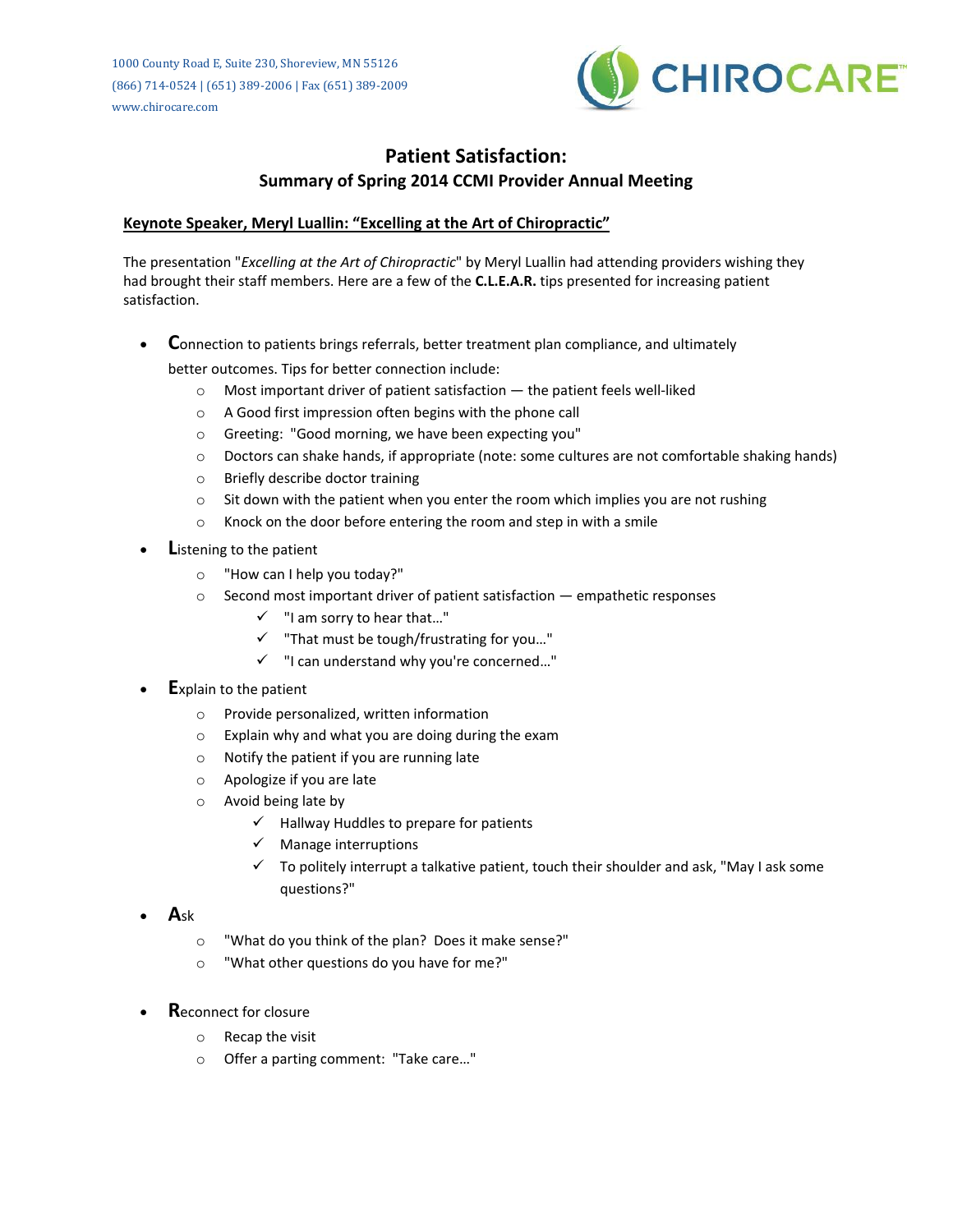1000 County Road E, Suite 230, Shoreview, MN 55126 (866) 714-0524 | (651) 389-2006 | Fax (651) 389-2009 www.chirocare.com



#### **ChiroCare's Quarterly Patient Satisfaction Surveys**

Preparing the network for the changes in health care today is always one of the priorities at ChiroCare. A key focus going forward will be placing a special emphasis on the importance of patient satisfaction. The Patient Protection Affordable Care Act (PPACA) has incorporated patient satisfaction of one the three main goals of health care. These goals, often referred to as the "Triple Aim," are quality outcomes, high patient satisfaction, and an affordable price.

ChiroCare sends quarterly patient satisfaction surveys to patients, reporting the results to the provider network annually. In 2013 we selected the Consumer Assessment of Healthcare Providers and Systems (CAHPS) survey, a standardized and widely used instrument, which allows comparison to allopathic practitioner scores at national and local levels. ChiroCare network satisfaction scores beat national scores in most areas.

To continuously improve quality, the ChiroCare Quality Improvement Steering Committee reviewed the annual survey results and identified three areas where providers scored below the 50th percentile national ranking and recommended provider support and education to improve these scores. The areas identified for quality improvement are:

- Knowing patient medical history
- Assuring patient safety by washing hands and tables
- Spending enough time with the patient

To address the three patient satisfaction quality improvement areas at our patient satisfaction seminar, we conducted a group activity where three groups of doctors each tackled one area for improvement. This lead to great strategies - see which ones would work best for your clinic.

- 1. Medical History done well at first visit
	- Acknowledge with patient you have reviewed their history on the first visit. "Let me take a quick look at medical history"  $-$  and do this with the patient.
	- Electronic Health Records helps demonstrate medical history review
	- Writing one thing down from a previous visit, then asking patient about it
	- Acknowledge previous pain scales or ADL abilities from last visit
- 2. Patient Safety Washing hands/wearing gloves/cleaning rooms
	- Gloves on the wall, creating a visual indicating you are conscious of the important of protection to the patient and to yourself
	- Hand sanitizers in the treatment rooms
	- Enter the room with paper towels in hand
	- Keep wet wipes handy for table and counter cleaning
	- Wipe headrest routinely
	- Keep headrest paper on top of the hold down bar (which doesn't typically get cleaned)
	- Clean bathrooms, rooms and windows